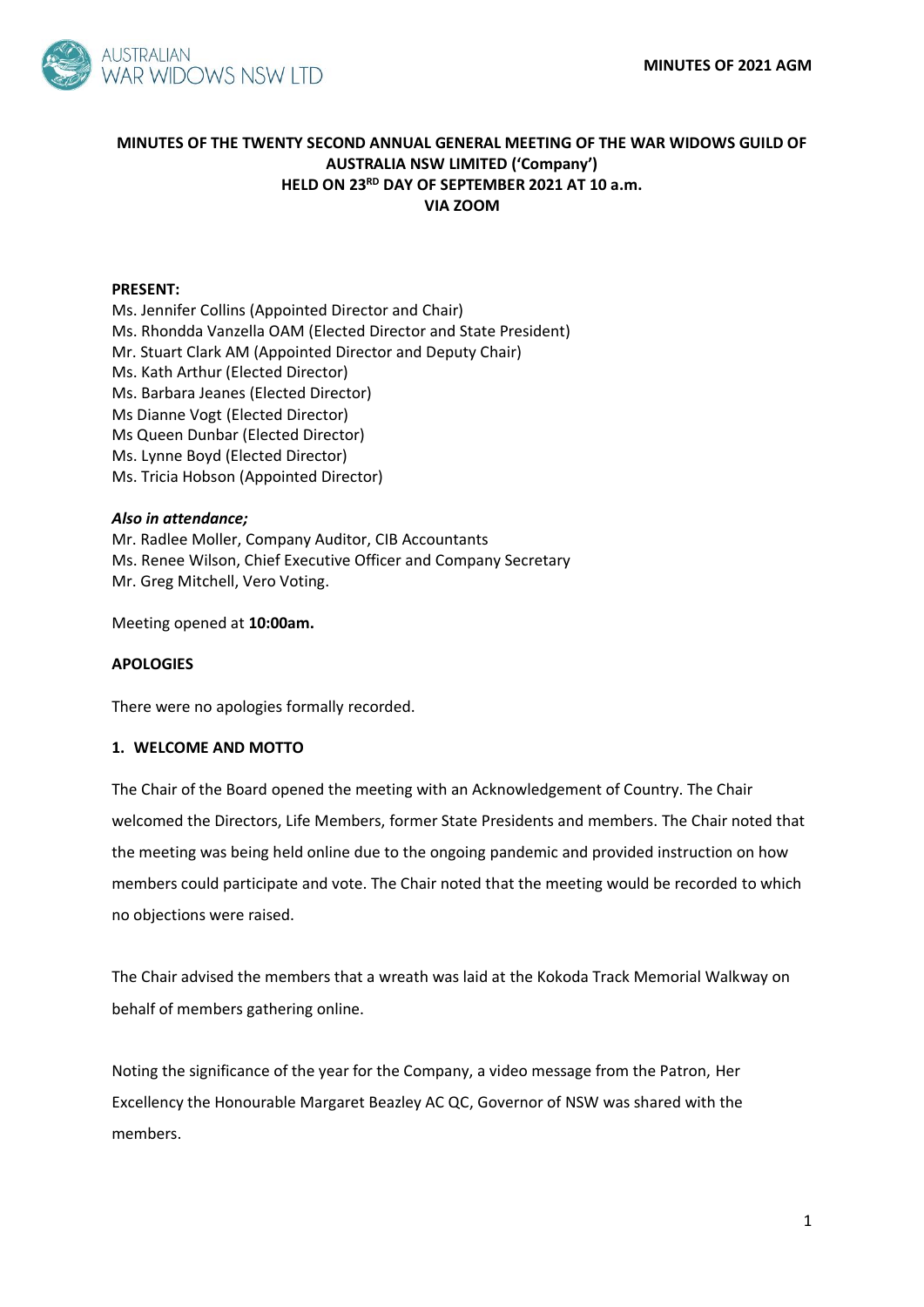

In accordance with clause 7.6(b) of the constitution, it was noted that a quorum had been established.

The State President led members in the reciting of the War Widows motto, and a moments silence was observed in remembrance of members deceased.

# **2. GENERAL BUSINESS**

The Chair confirmed that the following documents were made available on the Vero portal and Company website for members to review prior to the AGM:

- o Notice of AGM
- o Agenda
- o Minutes from the 2020 AGM; and
- o Audited Financial Report.

Minutes from the 2020 AGM were tabled and endorsed by the members, with no objections, comments or amendments recorded.

- Mover: **MS. BARBARA JEANES**
- Seconder: **MS. LYNNE BOYD**

The Chair declared the minutes of the 2020 AGM as endorsed, and that she would sign them directly following the meeting.

# **3. FINANCIAL STATEMENTS**

The Deputy Chair and Chair of the Finance, Risk and Audit Committee, Mr Stuart Clark AM presented the accounts for the year ending 31 March 2021. Pursuant to s317 of the Corporations Act 2001, the Company's accounts were audited by CIB Accounting. The Deputy Chair tabled the audited financial report and the independent audit report.

The Company's Audited Financial Statements and Reports were considered and received by the members, with no questions, comments or objections recorded.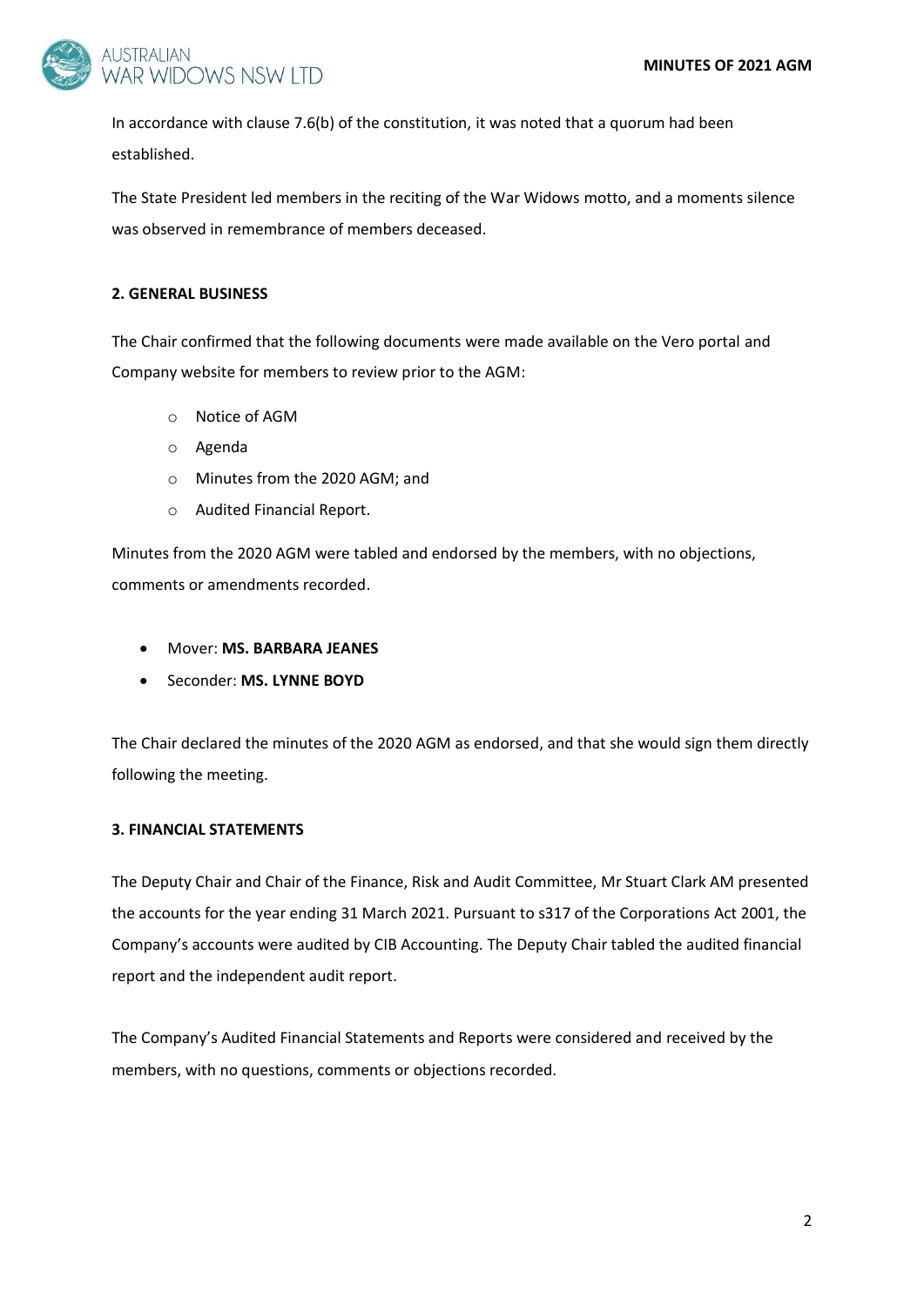

### **4. ELECTION OF DIRECTORS**

In accordance with clause 8.2 of the constitution, the Chair confirmed the appointment of three elected Directors to the Board. The Chair reported that as the number of nominations received was equal to the number of available positions, no vote was necessary, and those candidates were automatically appointed to the positions for which they have nominated.

On behalf of the Board and members, the Chair congratulated Ms Lynne Boyd who was reappointed for a second term; MAJGEN Susan Coyle who was appointed for her first term, and Ms Queen Dunbar was appointed for her first term following filling a casual vacancy on the Board.

#### **5. DIRECTOR'S REPORT**

The Chair presented her report to the members. In her report, the Chair confirmed the role of the Board and provided an overview of the Strategic Plan for the Company for 2021-2025. The Chair spoke of the ongoing impacts of the pandemic throughout the previous and current financial years. The Chair provided an overview of the Board meetings held throughout the 12 months prior to the AGM and paid tribute to retiring directors. The Chair also recognised the work of the Deputy Chair, the State Present and the Finance Risk and Audit Committee. The Chair confirmed the appointment of Ms Renee Wilson as CEO and Company Secretary on an interim basis, until March 2022. Members received the report of the Chair.

## **6. STATE PRESIDENT'S REPORT**

The State President provided her report to the members. In her report, the State President addressed the ongoing impacts of the pandemic. The State President reflected on key events and commemorations throughout the year including the Field of Remembrance. The State President recognised the Guild and Social Clubs for their ongoing work and connection to the members and noted her attendance at key events prior to the NSW lockdown. The State President also acknowledged members of the Company who had received Australia Day Honours and Awards. The State President closed her report by sharing her views on the future of the Company and noted the need to become more inclusive, broaden horizons while at the same time always honouring our women from previous conflicts.

Members received the report of the State President.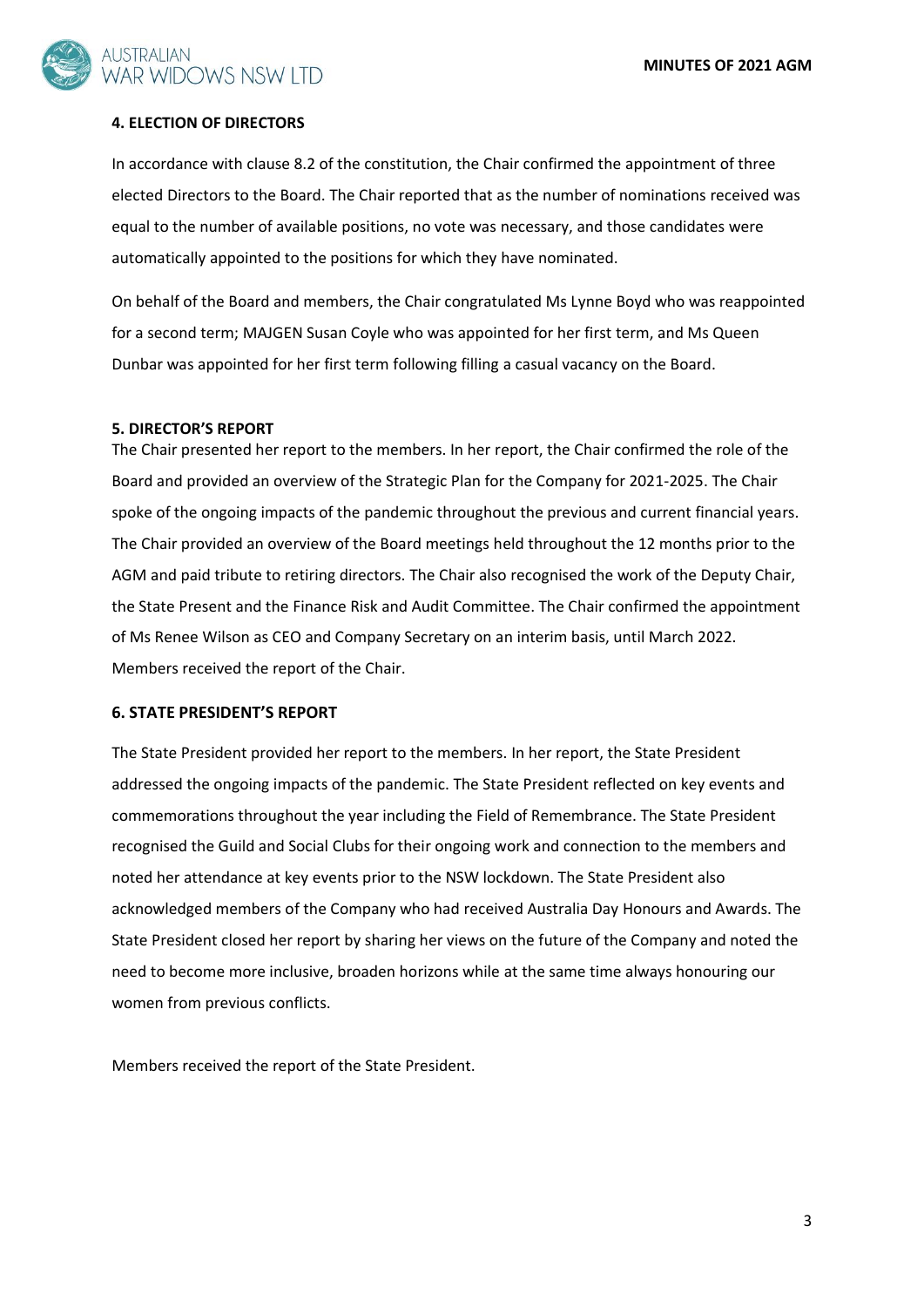**MINUTES OF 2021 AGM**



## **7. CEO'S REPORT**

The interim CEO provided a report on the operations of the Company over the previous 12 months. In her report, the interim CEO also highlighted key achievements during this period. The interim CEO provided the members with current member data and a report on the programs and services delivered by the Company. The interim CEO provided information to the members on the number and value of grants received over the last 12 months and the expansion and improvements to the communications products.

The interim CEO provided an overview of key advocacy efforts and priorities over the coming year. The interim CEO shared the results of the member survey and thanked the 600+ members who responded. The interim CEO shared her priorities for the coming year before closing her report.

Members received the report of the interim CEO.

### **SPECIAL BUSINESS**

The Chair noted that in accordance with section 136(b) of the Corporations Act 2001 (Cth) and clause 2.1(a) of the constitution, a special resolution will be passed if notice of the resolution is given pursuant with clause 7.3(b)(iii) of the constitution and it is approved by at least 75% of the votes cast by members at the meeting in person and eligible to vote.

### *8. Special Resolution One*

The Chair introduced the first of two special resolutions proposed by the Board to the members. The State President presented the special resolution noting that over the last 75 years the Company had benefited immensely from its members, and it is important to ensure the service of its members is recognised and rewarded.

The State President noted that on review of the constitution, the Board identified that there is no definition of Life Members. As the governing document for the Company, the Board considered it vital that Life Members be recognised and eligibility for this status is preserved.

The Board therefore recommended to the members that the constitution be amended to include the definition and eligibility requirements of Life Members in clause 4. This addition to the constitution formalises a practice that has occurred over many years and will ensure it continues. For current members of the organisation, this resolution safeguards and honours a legacy of recognising and showing gratitude for those on whose shoulders this organisation stands.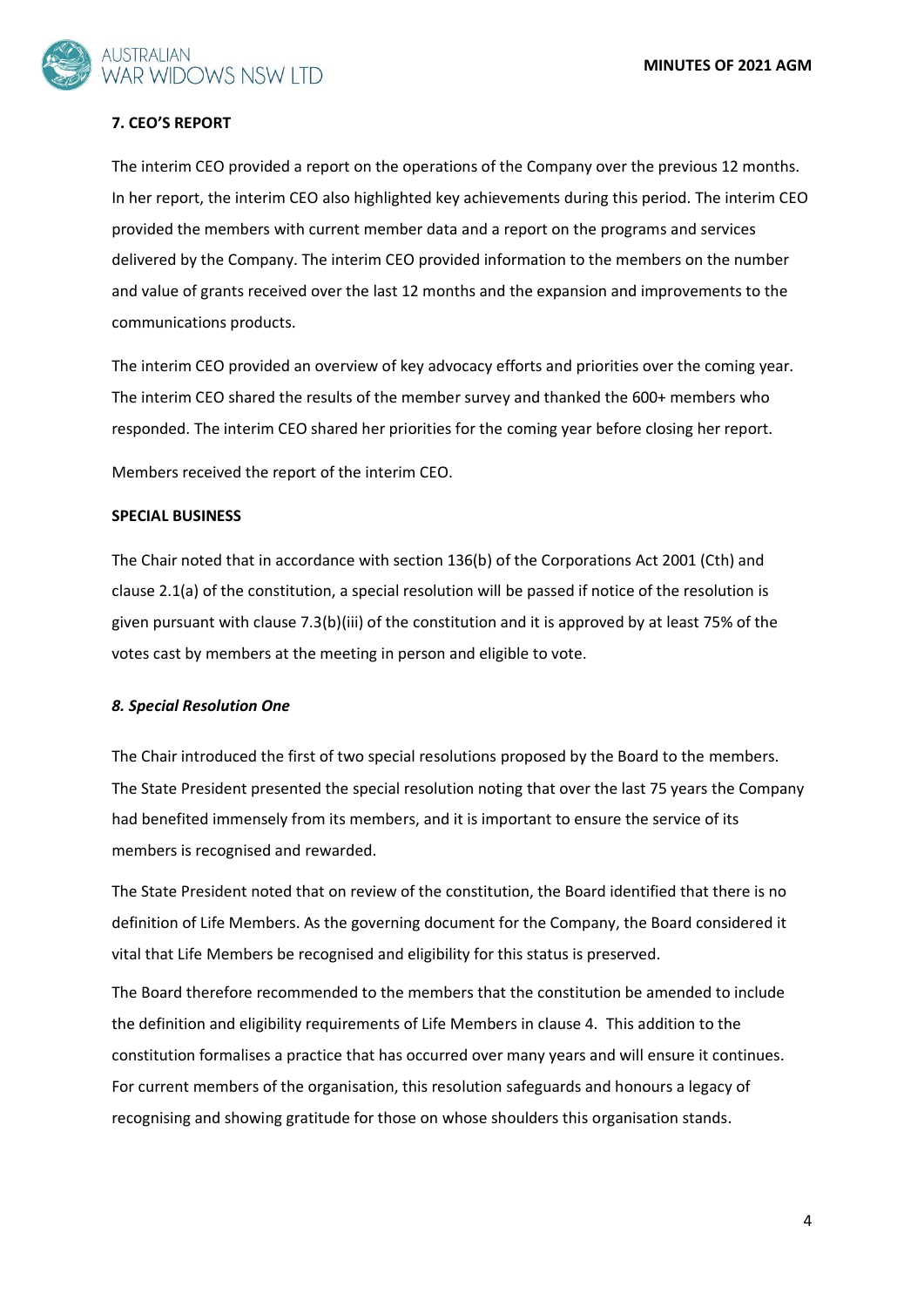

The State President moved that clause 4 of the constitution be amended to include the express definition of Life Members, introducing a new clause as follows:

# **4.11 Life Membership:**

*(a) The Board may admit a member as a Life Member who has: i) been a member for a continuous period of for 50 years; ii) served as the State President; iii) reached the age of 100 years; or iv) in the opinion of the board, has given meritorious service to the company as a volunteer or director.* 

*(b) A Life Member is entitled to all the rights and privileges of a member of the company. (c) A Life Member is not required to pay any annual membership fee or subscription.* 

The proposal of this special resolution was seconded by Ms Tricia Hobson, who noted the importance of recognising those members who have given so much to the Company.

The Chair invited members to speak for and against the special resolution. With there being no further speakers, the Chair invited members to vote on the special resolution which passed with a 97.47% majority. A total of 158 votes were cast with 154 being in favour of the special resolution, 2 abstained from the vote and 2 were against.

- Moved: **MS. RHONDDA VANZELLA, OAM**
- Seconded: **MS. TRICIA HOBSON**

## *9. Special Resolution Two*

The Deputy Chair presented the second special resolution to the members. In his presentation, the Deputy Chair reported the need for the Company's charitable purpose to be aligned with providing a public benefit, where he also noted:

- The Company is both a not-for-profit company limited by guarantee and a charity.
- The Company's charitable purpose aligns with advancing social or public welfare.
- The Company holds direct grant recipient and public benevolent institute status by virtue of being a charity.
- These 'statuses' enable the Company to qualify for tax concessions, charitable grants and funding.
- The charitable nature of the organisation also means that members can access the programs and services offered by the organisation. Generally, members of a not-for-profit company cannot benefit from their membership, however where the benefits provided by an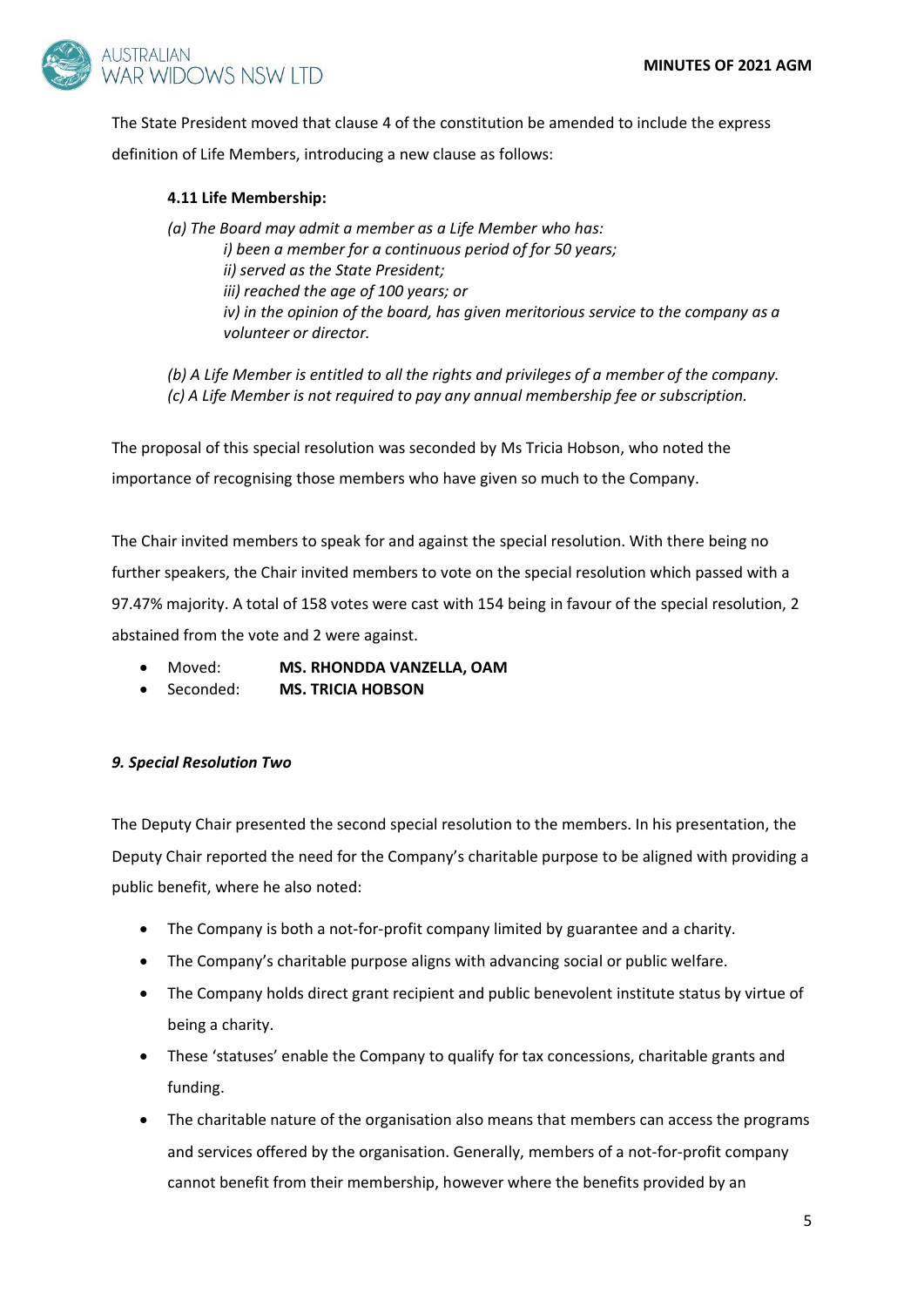

organisation are incidental or ancillary to the purpose, then the provision of services and support to members is allowed.

- Under the law, activities of an organisation like AWWNSW must be directed toward advancing the charitable purpose as opposed to advancing members' interests. Not-forprofit companies must keep their membership open to all of those who support the objects of the Company and not restrict it to just those who receive services.
- The Board and Management are concerned about the continuing reduction in the number of war widows and the impacts this will have on the organisation and its ability to continue to support its members.
- In a short amount of time, it will become more difficult for the organisation to continue to demonstrate its public benefit given the rapid decline in the numbers of war widows.
- For the Company to retain its charitable status into the future and continue to provide for its members, it is important to have a broad charitable purpose. Expanding the purpose will facilitate the improvement and expansion of programs and services; the strengthening of the voices of members; and continue the legacy of this enduring and well-respected organisation. For current members of the organisation, the expansion to the objects does not affect services and support available through the Company.
- The expansion will allow the Company to continue to operate and serve war widows.
- The special resolution proposed by the Board seeks to protect the organisation, the support provided to members and invest in its future.

The Deputy Chair moved that clause 2 of the constitution of the Company be deleted and replaced with the following:

- *(a) The company is a public benevolent institution established to provide support for all members of the veteran community (including war widows, veterans of the Australian Defence Force, their spouses, parents, grandparents, children and siblings) who are disadvantaged or in need due to poverty, distress, suffering, misfortune or helplessness (Veteran Community). The company will achieve its objective by:*
	- *(i) providing various forms of support and advice via qualified community services workers to the Veteran Community to relieve their destitution, distress and suffering;*
	- *(ii) arranging opportunities for the Veteran Community to interact with other people who have similar life experiences, so that they can provide each other with emotional and other support to relieve the distress experienced by the Veteran Community;*
	- *(iii) supporting, promoting and encouraging active participation in the*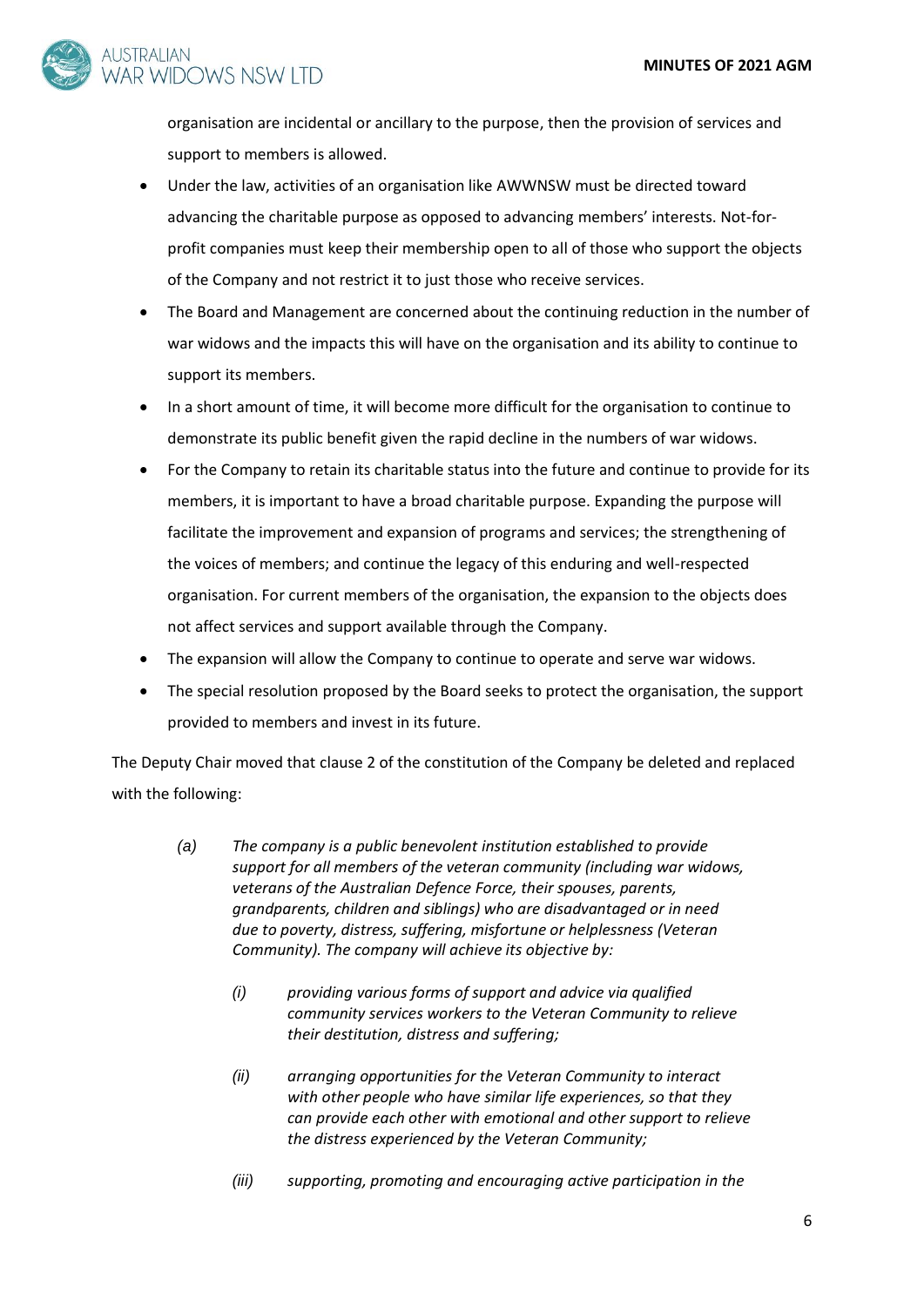

*Veteran Community to overcome social isolation;*

*(iv) advocating and representing the Veteran Community at all levels of Government and across the sector for support and services to address social, financial, mental and health issues arising from being a member of the Veteran Community; and*

*anything ancillary to the objects referred to in clauses 2.1(a)(i) to 2.1(a)(iv)."*

The special resolution was seconded by Ms Meg Green, AM. In seconding the special resolution, Ms Green noted that by members voting in favour of expanding the Company's membership at the 2020 AGM the members chose not to close down. Rather, the members chose to continue the work of Jessie Vasey. Ms Green further noted that members chose to welcome new generations of women into the organisation; particularly women who do not belong anywhere else in the broader veteran system and it was only natural that they find their home with us.

Ms Green noted that war widows have been through a lot, as has the Company, and indicated that it was time now for the Company to live by its values, to live by the vision Jessie Vasey had for the organisation 75 years ago and finalise the changes that commenced in 2020.

The Chair invited members to speak for and against the special resolution.

With there being no further speakers, the Chair invited members to vote on the special resolution which passed with 96.25% majority. A total of 160 votes were cast with 154 being in favour of the special resolution, 2 abstained from the vote and 4 were against.

- Moved: **MR. STUART CLARK, AM**
- Seconded: **MS. MEG GREEN, AM**

## **10. MEMBER AWARD AND RECOGNITION**

The Chair noted that following the passing of the first special resolution, the criteria for life membership will be added to the constitution. The Board will meet again in October and at that meeting more than 50 members, who now meet the criteria, will be proposed for life membership.

In addition, the Chair noted that the Board will nominate another two members for life membership. Ms Dawn Wellfare, a member of almost 20 years and a volunteer and coordinator of the Petersham Social Club; and outgoing Director, Ms Kath Arthur, a member of 14 years and a wonderful ambassador of the country widows.